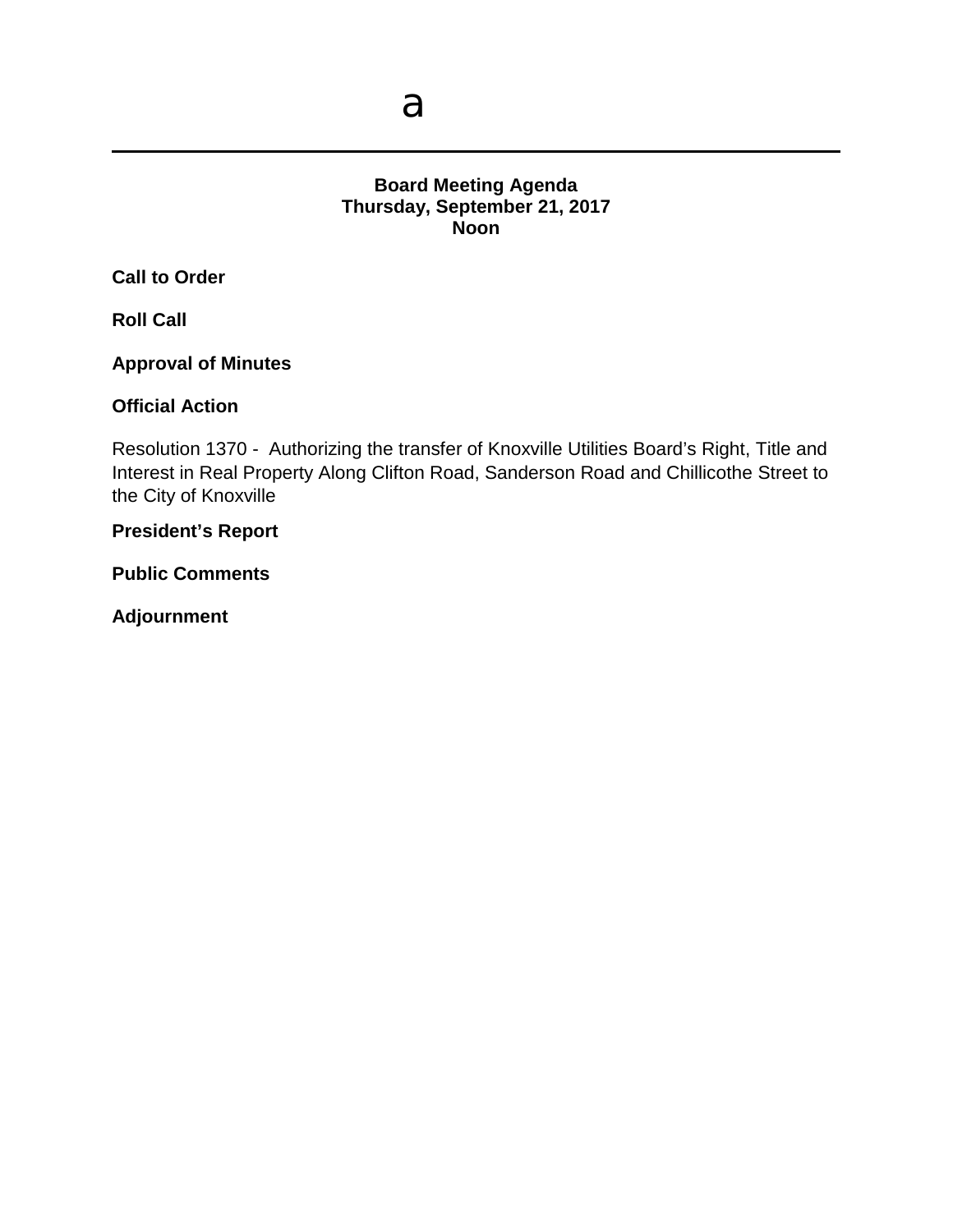

September 15, 2017

Knoxville Utilities Board 445 S. Gay Street Knoxville, Tennessee 37902-1109

Commissioners:

KUB owns and operates an electric substation located off Clifton Road in addition to electric transmission power lines crossing multiple vacant parcels of property along Clifton Road, Sanderson Road, and Chillicothe Street.

KUB recently approached the City of Knoxville regarding a potential transfer of the vacant parcels to the City for future public use, while reserving the necessary utility easements. KUB does not have a need for the vacant parcels and would save the cost of having to maintain the properties.

The City Charter, KUB's Procurement Procedures, and Electric System bond resolutions authorize the disposition of any real property of the electric system, which the KUB Board has determined to be no longer useful and necessary for the operation of the system. After consultation with Staff, I have determined the vacant parcels of property are not useful or necessary for the continued operation of the electric system and are not needed by any other KUB system, except for the necessary utility easements which will be retained by KUB.

Resolution 1370, which is attached for your information, authorizes the transfer of KUB's right, title, and interest in certain real properties along Clifton Road, Sanderson Road, and Chillicothe Street to the City. I recommend adoption of Resolution 1370 on first and final reading.

Respectfully submitted,

Nintha Roach

Mintha E. Roach President and Chief Executive Officer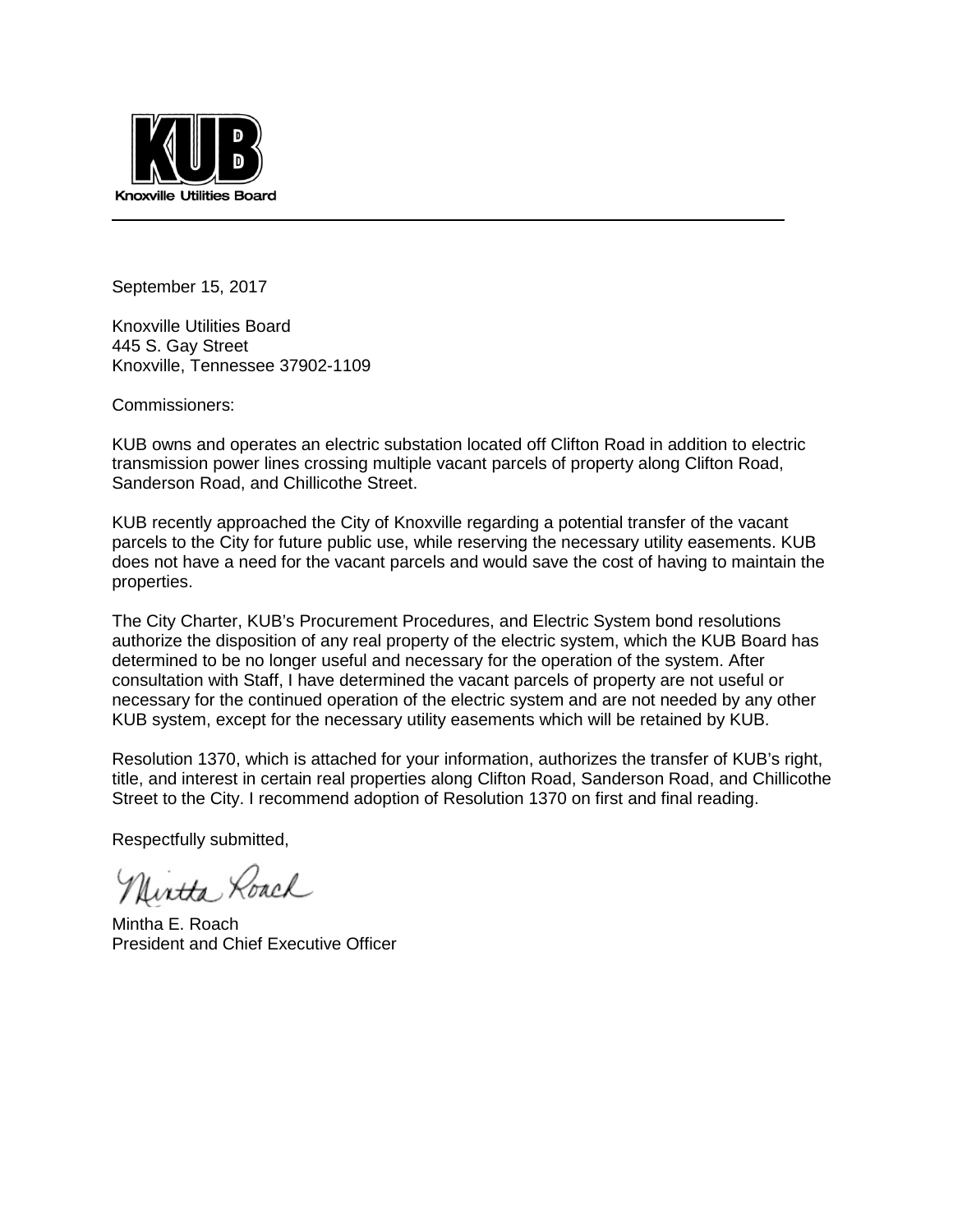## **RESOLUTION NO. 1370**

#### **A Resolution Authorizing the transfer of Knoxville Utilities Board's Right, Title and Interest in Real Property Along Clifton Road, Sanderson Road and Chillicothe Street to the City of Knoxville**

**Whereas**, the City of Knoxville ("City") acting by and through its Knoxville Utilities Board ("KUB") holds title to certain real estate along Clifton Road, Sanderson Road, and Chillicothe Street in Knoxville, Tennessee (the "Clifton Road Properties"), more particularly described as follows:

| <b>Knox County</b><br><b>Parcel</b><br>Assessor's<br>Parcel # | City of Knoxville Ward 23 Lot and Block #                   |
|---------------------------------------------------------------|-------------------------------------------------------------|
| 093ED001                                                      | Lot Nos. 209 and 210 in Block No. 13                        |
| 093ED037                                                      | Lot Nos. 295, 296, 297, 298, 299 and 300 in Block No.<br>21 |
| 093EH001                                                      | Lot Nos. 385, 386, 387, 388, 389 and 390 in Block No.<br>29 |
| 093EH042                                                      | Lot Nos. 475, 476, 477, 478, 479 and 480 in Block No.<br>37 |
| 093EH041                                                      | Lot Nos. 556, 557, 558, 559, 560 and 561 in Block No.<br>44 |
| 093LB001                                                      | Lot Nos. 626, 627, 628, 629, 630 and 631 in Block No.<br>50 |
| 093LB012                                                      | Lot Nos. 683, 684, 685, 686, 687 and 688 in Block No.<br>56 |
| 093LB011                                                      | Lot Nos. 712, 713 and 714 in Block No. 60                   |
| 093LC001                                                      | Lot Nos. 704, 705 and 706 in Block No. 59                   |

**Whereas**, KUB owns and operates electrical lines and related facilities across the Clifton Road Properties and only requires utility easements across those properties; and

**Whereas**, subject to these restrictions, the City seeks to acquire from KUB all of KUB's right, title and interest in the Clifton Road Properties (the "Surplus Property") for use by the City for a public purpose; and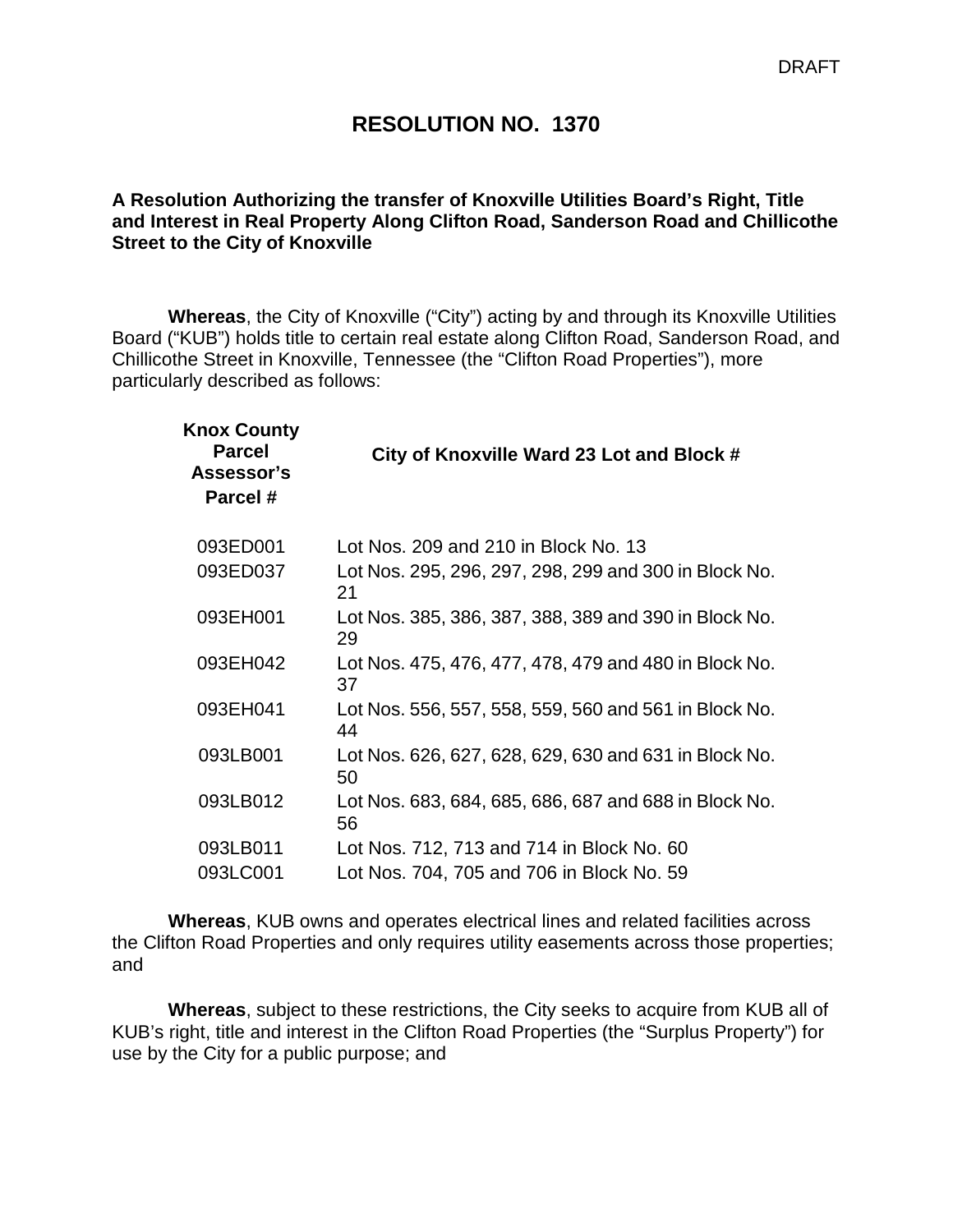**Whereas**, KUB pursuant to Article XI, Sections 1106(D) and (T) of the Charter of the City of Knoxville and Section VII of the KUB Procurement Procedures, has the authority, subject to the applicable provisions of any bonds or contracts, to transfer title of real property or any interest in such property in connection with the operation of its utility systems; and

**Whereas**, pursuant to T.C.A. § 12-9-110, public advertising and competitive bidding is not required for the transfer of the Surplus Property where it will be used for a public purpose; and

**Whereas**, the Surplus Property is not useful and necessary for the continued operation of KUB's systems substantially as they now exist, with the exception that KUB will retain easements for its utility lines and facilities across the Surplus Property; and

**Whereas**, pursuant to Section VII of the KUB Procurement Procedures, the President and CEO has determined that the Surplus Property is not needed by any KUB utility system; and

**Whereas**, the bond resolutions for KUB's Electric Division authorize the disposal of property of the Electric Division, which the KUB Board of Commissioners (the "Board") has determined to be no longer necessary and useful in the operation thereof.

#### **Now, Therefore, Be it Hereby Resolved by the Board of Commissioners of the Knoxville Utilities Board:**

**Section 1**. That the Surplus Property is not useful and necessary to the continued safe, efficient and economic operation of the KUB electric system, with the exception that KUB will retain easements for its utility lines and facilities across the Surplus Property, nor is the Surplus Property needed for the operation of any other KUB system, and the revenues of the KUB electric system will not be reduced by its transfer.

**Section 2**. That it is in the best interest of KUB and the Electric Division to transfer the Surplus Property to the City of Knoxville.

**Section 3**. That the terms and conditions of the transfer, namely that the Surplus Property will be used for a public purpose, and that KUB will retain utility easements for its lines and other facilities across the Surplus Property, are fair, reasonable and appropriate.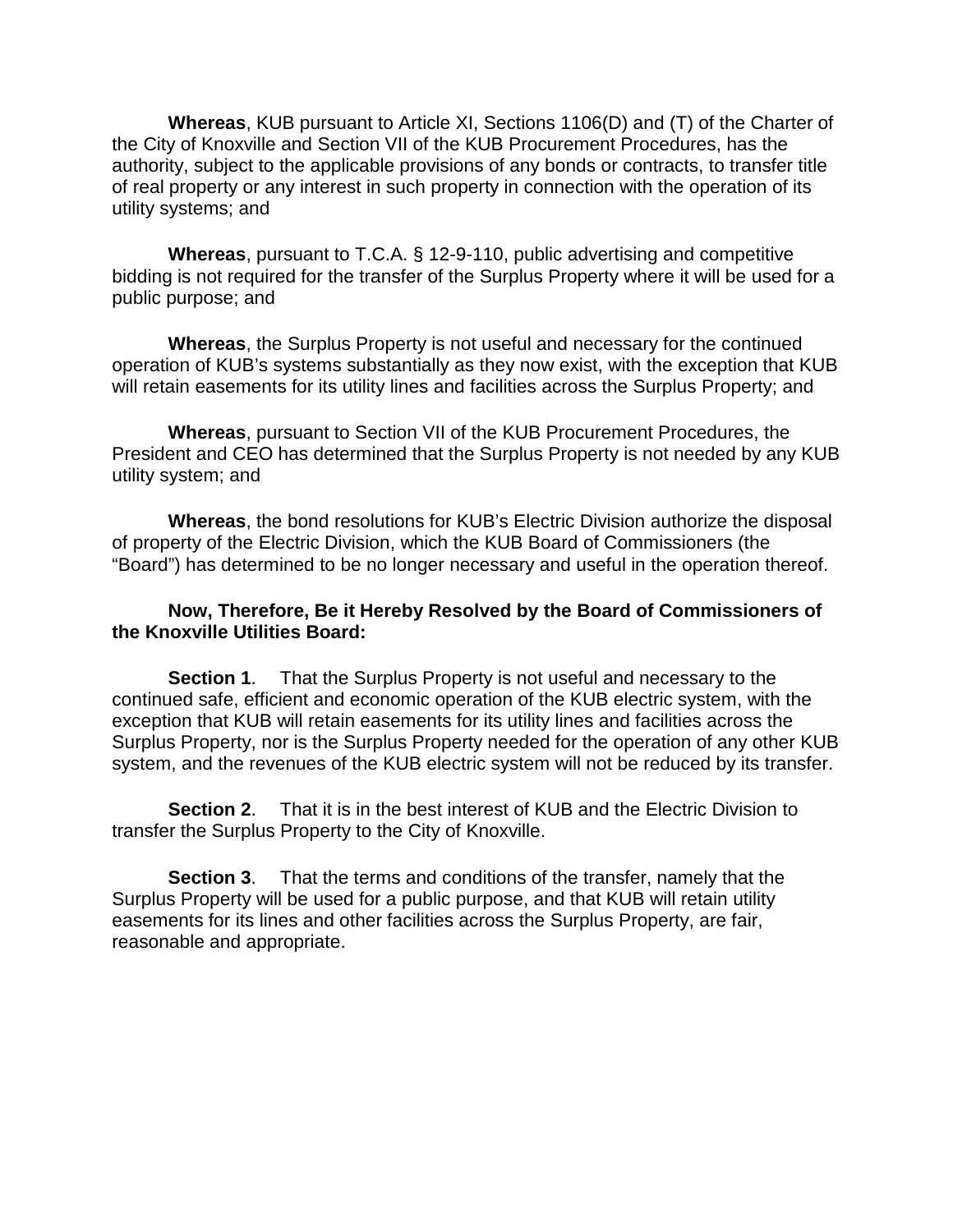**Section 4**. That the President and Chief Executive Officer or her authorized designee be, and hereby is, authorized and directed to transfer all of KUB's right, title and interest in the Surplus Property to the City in a manner consistent with KUB's Procurement Procedures and the City Charter, to execute a deed for the transfer of KUB's interest in the Surplus Property and to do all things that the President and CEO or her designee deems reasonable and necessary to effectuate such transfer.

**Section 5**. That this Resolution shall take effect upon its passage.

Celeste Herbert, Chair

Mark Walker, Board Secretary

 $\overline{a}$ 

APPROVED ON 1st & FINAL READING: EFFECTIVE DATE:\_\_\_\_\_\_\_\_\_\_\_\_\_\_\_\_\_ MINUTE BOOK <u>PAGE</u>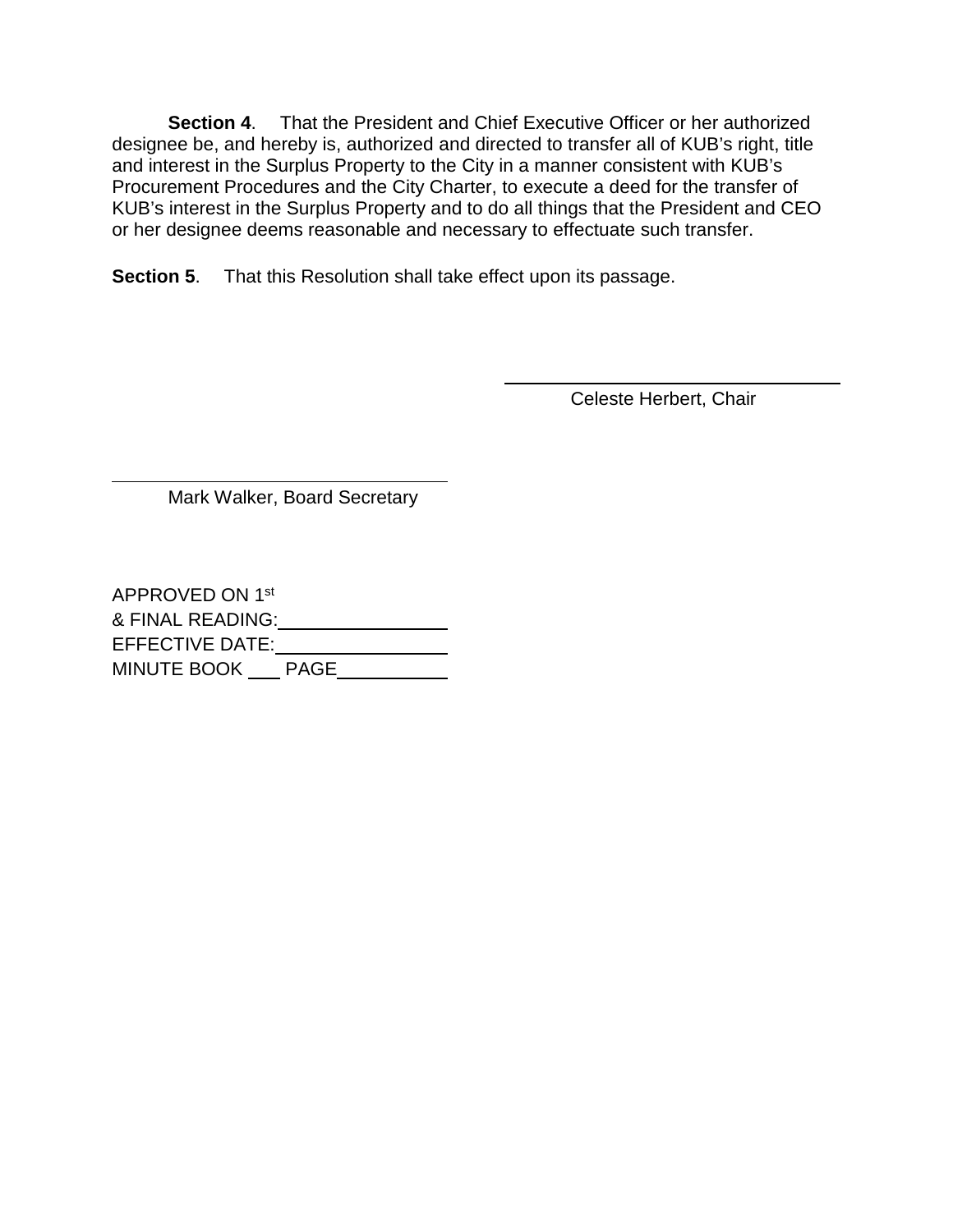## **Knoxville Utilities Board Board Meeting Minutes Thursday, August 17, 2017, Noon**

## **Call to Order**

The Knoxville Utilities Board met in regular session in the Larry A. Fleming Board Room at 445 S. Gay Street, on Thursday, August 17, 2017, pursuant to the public notice published in the January 7, 2017, edition of the *News Sentinel*. Chair Herbert called the meeting to order at 12:00 p.m.

#### **Roll Call**

Commissioners Present: Jerry Askew, Kathy Hamilton, Celeste Herbert, Sara Pinnell, Tyvi Small, Nikitia Thompson, and John Worden

Commissioners Absent: None

#### **Approval of Minutes**

The Minutes of the June 15, 2017, Board Meeting were approved as distributed upon a motion by Commissioner Askew and seconded by Commissioner Small.

#### **Old Business**

None

#### **New Business**

#### **Resolution 1369, A Resolution Authorizing the transfer of Property of the Knoxville Utilities Board Located on Woodson Drive to an Adjacent Property Owner**

President Roach advised Commissioners that KUB has a piece of property on Woodson Drive that was purchased as part of the South Loop project. Now that the pipeline is complete, KUB has determined that it no longer needs the property for its natural gas system or other systems. KUB has been approached by an adjacent property owner who is interested in acquiring the property. She recognized Gabriel Bolas, Chief Engineer and Senior Vice President, to discuss the proposed transfer request.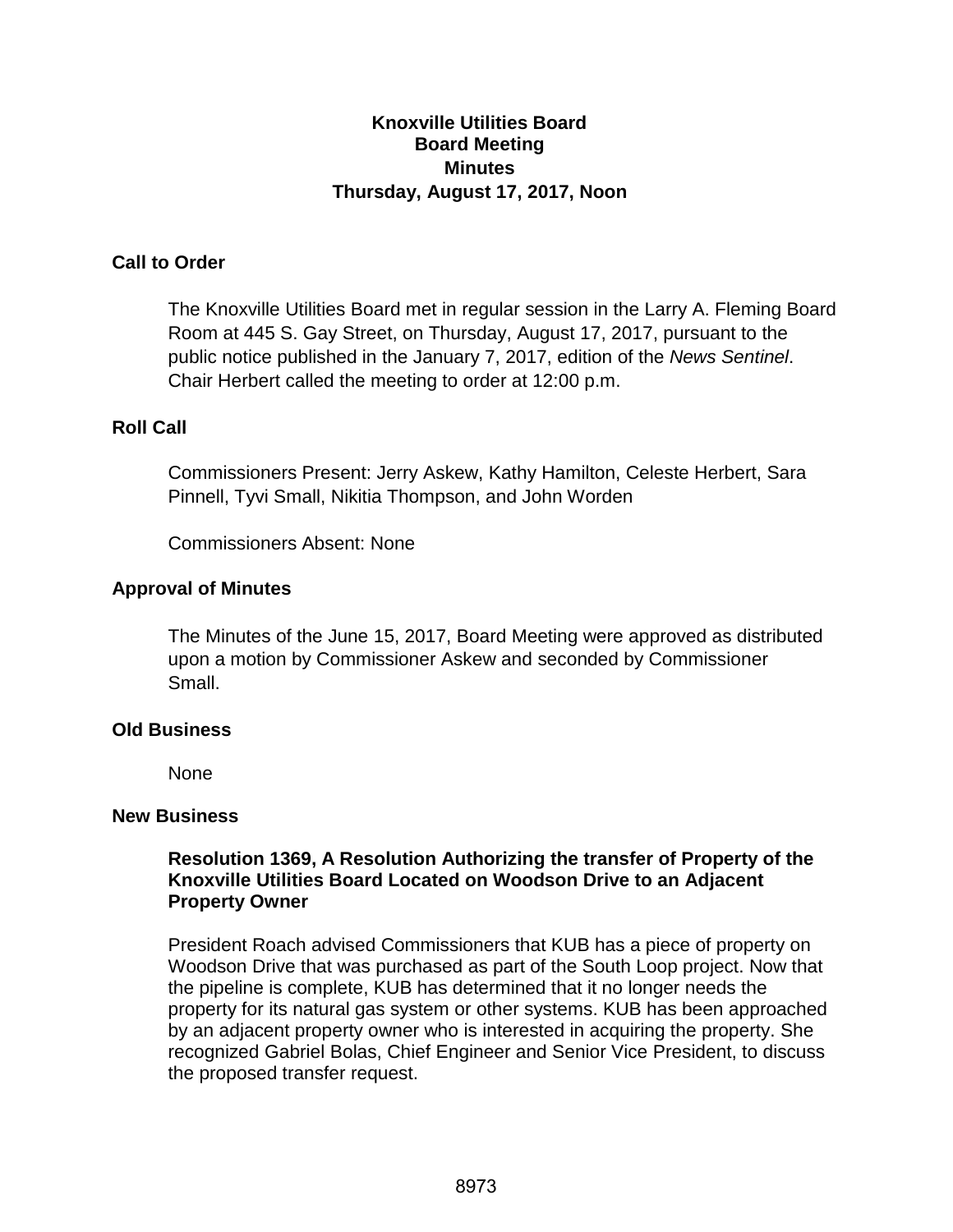## August 17, 2017

President Roach recommended adoption of Resolution 1369 on first and final reading. Her written recommendation is included in Attachment 1.

Upon a motion by Commissioner Thompson and a second by Commissioner Pinnell, Resolution 1369 *(Attachment 1)* was adopted by a roll call vote on second and final reading. The following Commissioners voted "aye": Askew, Hamilton, Herbert, Pinnell, Small, Thompson, and Worden. No Commissioner voted "nay".

#### **President's Report**

#### **Human Resources Strategy Investing in People**

President Roach reminded Commissioners that KUB staff spends a lot of time talking with the Board about how KUB cares for our utility assets – pipes and wires – through the Century II program. It's important for the Board to know that we are also investing in our most important asset – our workforce. She recognized Susan Edwards, Chief Administrative Officer and Senior Vice President, to talk about how our Human Resources function is helping to support our mission so we can better serve our customers.

#### **Mark B. Whitaker Water Plant Disinfection Conversion**

President Roach reminded Commissioners that KUB is in the process of changing the disinfection process of our treatment plants. She recognized Chris Thomas, Acting Manager of Plant Operations, to report on our successes at the Mark B. Whitaker Water Plant.

#### **TeenWork Mentor Program**

President Roach advised Commissioners that the 2017 TeenWork program had wrapped up and recognized Leslye Hartsell, Manager of Communications and Community Relations, to provide an overview of the role of mentors in the program.

#### **Other Business**

#### **Nominating Committee**

Commissioner Thompson announced that the Nominating Committee met today to begin this year's process for nominating candidates for the Commissioner term that begins January 1, 2018. She also announced that the application has been available on KUB's website, and the deadline for applications is 5:00 p.m. on Thursday, September 14. Knoxville's City Charter requires that five or more candidates will be nominated at the October meeting for transmittal to the Mayor for final selection.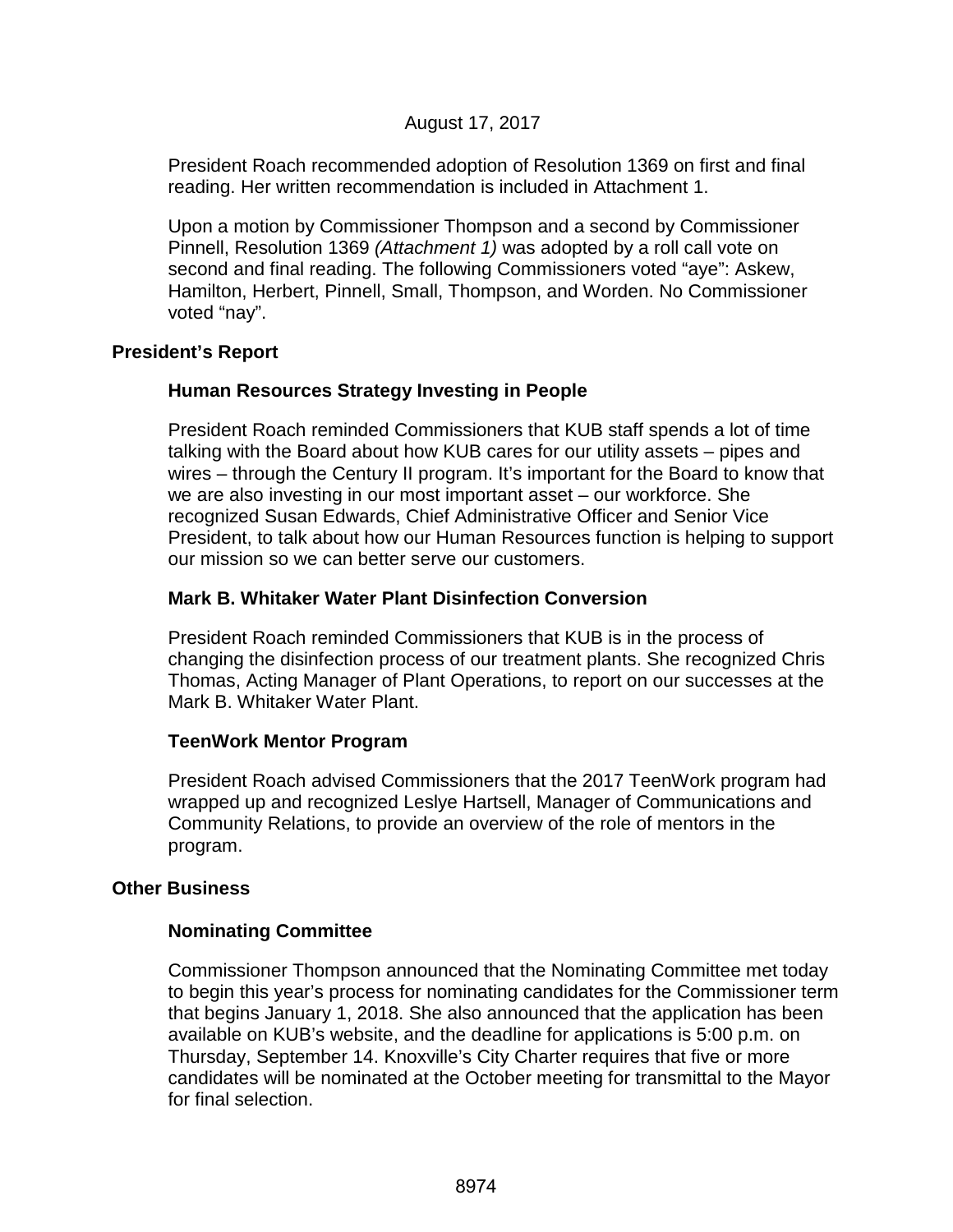August 17, 2017

# **Adjournment**

 $\overline{a}$ 

There being nothing further to come before the Board, Chair Herbert declared the meeting adjourned at 1:10 p.m.

Celeste Herbert, Chair

Mark Walker, Board Secretary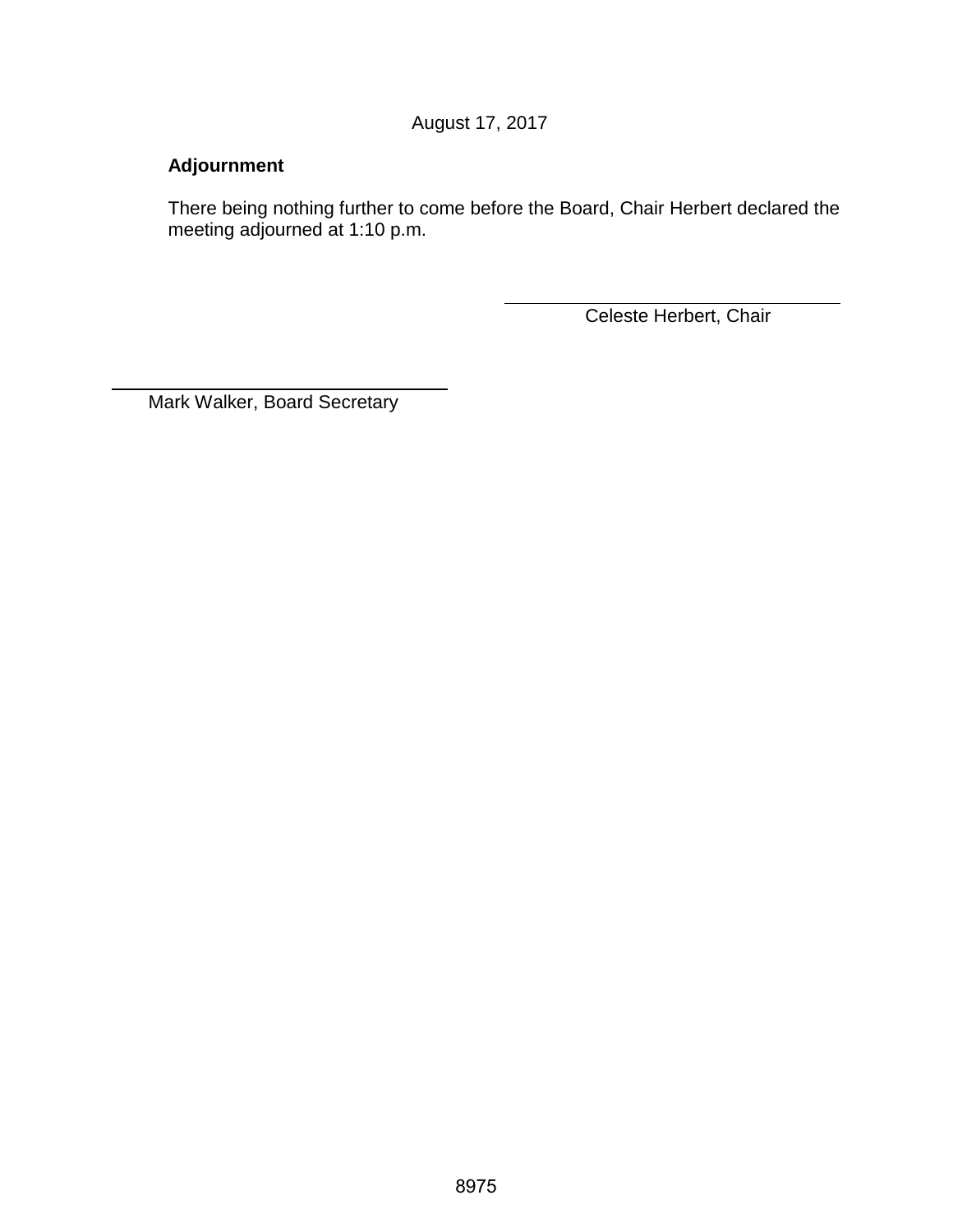# **Attachments**

| Attachment 1 | Recommendation Letter and Resolution 1369, A Resolution<br>Authorizing the transfer of Property of the Knoxville Utilities<br>Board Located on Woodson Drive to an Adjacent Property<br>Owner | Page(s)<br>8977 - 8979 |
|--------------|-----------------------------------------------------------------------------------------------------------------------------------------------------------------------------------------------|------------------------|
|--------------|-----------------------------------------------------------------------------------------------------------------------------------------------------------------------------------------------|------------------------|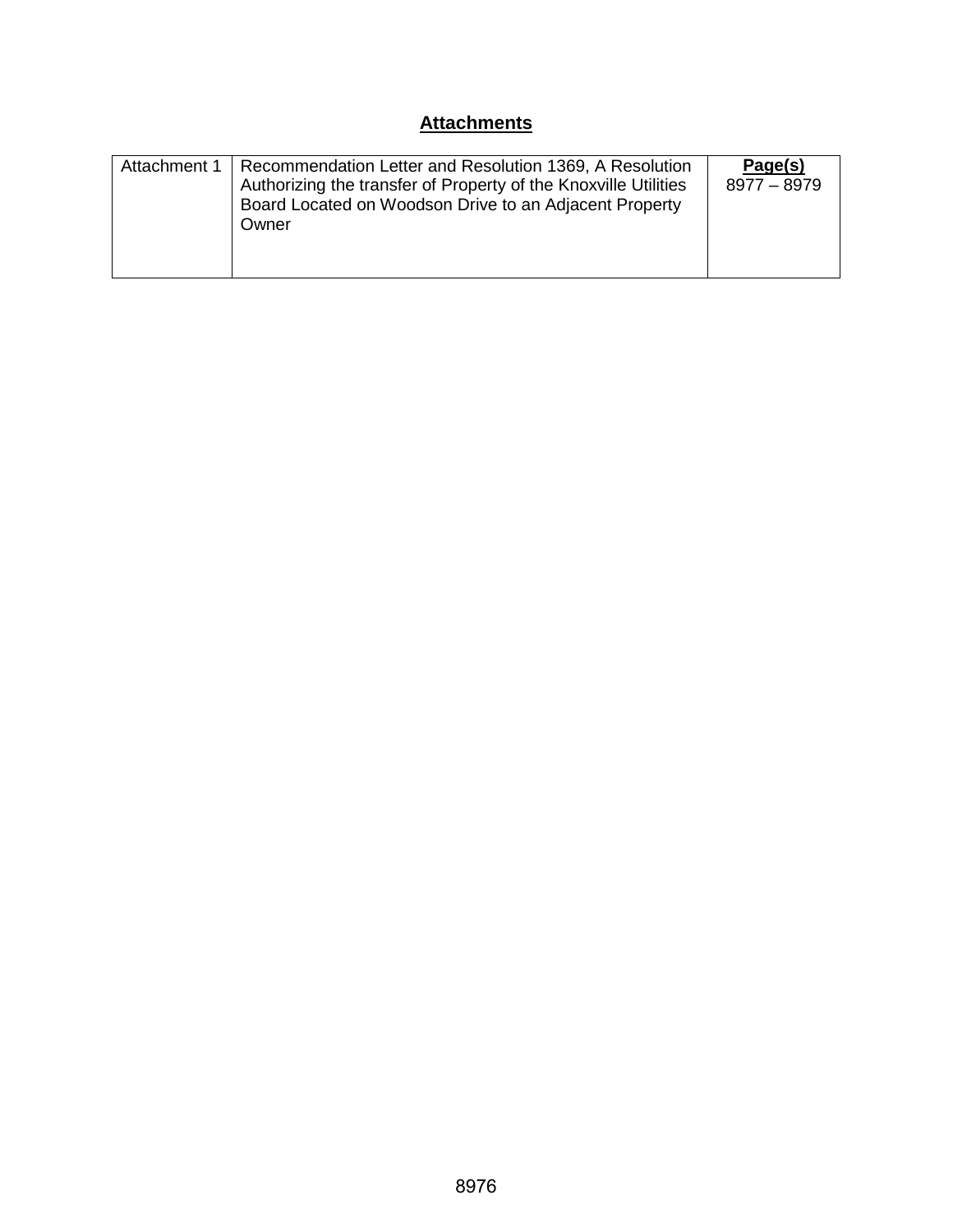

August 11, 2017

Knoxville Utilities Board 445 S. Gay Street Knoxville, Tennessee 37902-1109

Commissioners:

KUB owns approximately 0.51 acres of land on Woodson Drive. The property was purchased for the construction of the South Loop Natural Gas Pipeline. With the pipeline complete and a permanent utility easement recorded, KUB no longer needs the property for the operation of its natural gas system or other systems. KUB has been approached by an adjacent property owner who is interested in acquiring the property, subject to KUB's utility easement for the South Loop Natural Gas Pipeline that crosses the property.

State law and bond resolutions authorize the disposition of any real property of KUB which the Board has determined to be no longer useful and necessary for its operations. After consultation with Staff, I have determined that the 0.51 acres is not useful and necessary for KUB's continued operation of its systems, with the exception that KUB will retain an easement for utility lines that cross the property.

Through Resolution 1369, which is attached for your information, the Board will approve the transfer of KUB's Woodson Drive property to an adjacent property owner. I recommend adoption of Resolution 1369.

Respectfully submitted,

Nintha Roach

Mintha E. Roach President and CEO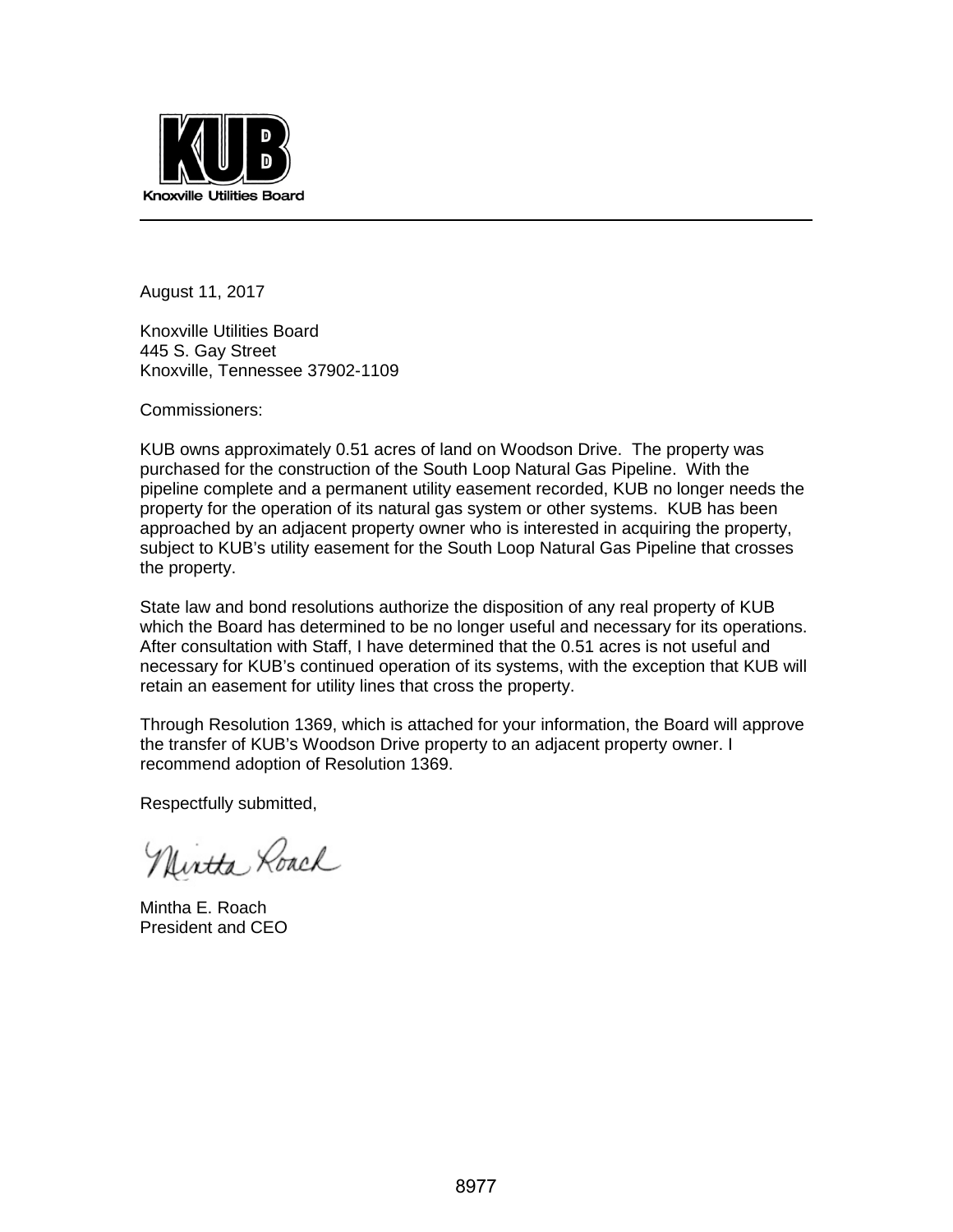# **RESOLUTION NO. 1369**

#### **A Resolution Authorizing the Transfer of Property of the Knoxville Utilities Board Located on Woodson Drive to an Adjacent Property Owner**

**Whereas**, the Knoxville Utilities Board ("KUB") holds title to certain real estate, located at Woodson Drive, Knoxville, Tennessee, and being all of CLT Map 122-K, Group A, Parcel 1.01 recorded in the Knox County Register of Deed's Office at Instrument No. 201409150015599, consisting of approximately 0.51 acres of land; and

**Whereas**, the adjacent property owner seeks to acquire from KUB the Property, (the "Surplus Property), and

**Whereas**, KUB, pursuant to Article XI, sections 1106(D) and (T) of the Charter of the City of Knoxville and Section VII of the KUB Procurement Procedures, has the authority, subject to the applicable provisions of any bonds or contracts, to transfer title of real property or any right or interest in such property in connection with the operation of its systems; and

**Whereas**, pursuant to Section VII of KUB's Procurement Procedures, public advertising and competitive bidding are not required for the transfer of the Surplus Property where the value of the property in its current condition is negligible and KUB determines it is in its best interest to transfer the property to adjacent property owner; and

**Whereas**, the Surplus Property is not useful and necessary for the continued operation of KUB's systems substantially as they now exist, with the exception that KUB will retain easements for current and future utility lines and facilities, across the Surplus Property; and

**Whereas**, pursuant to Section VII of the KUB Procurement Procedures, the President and CEO has determined that the Surplus Property is not needed by any of KUB's systems; and

**Whereas**, the bond resolutions for KUB authorize the disposal of KUB property which the KUB Board of Commissioners (the "Board") determines to be no longer necessary and useful in the operation thereof.

**Now, Therefore, Be it Hereby Resolved by the Board of Commissioners of the Knoxville Utilities Board**: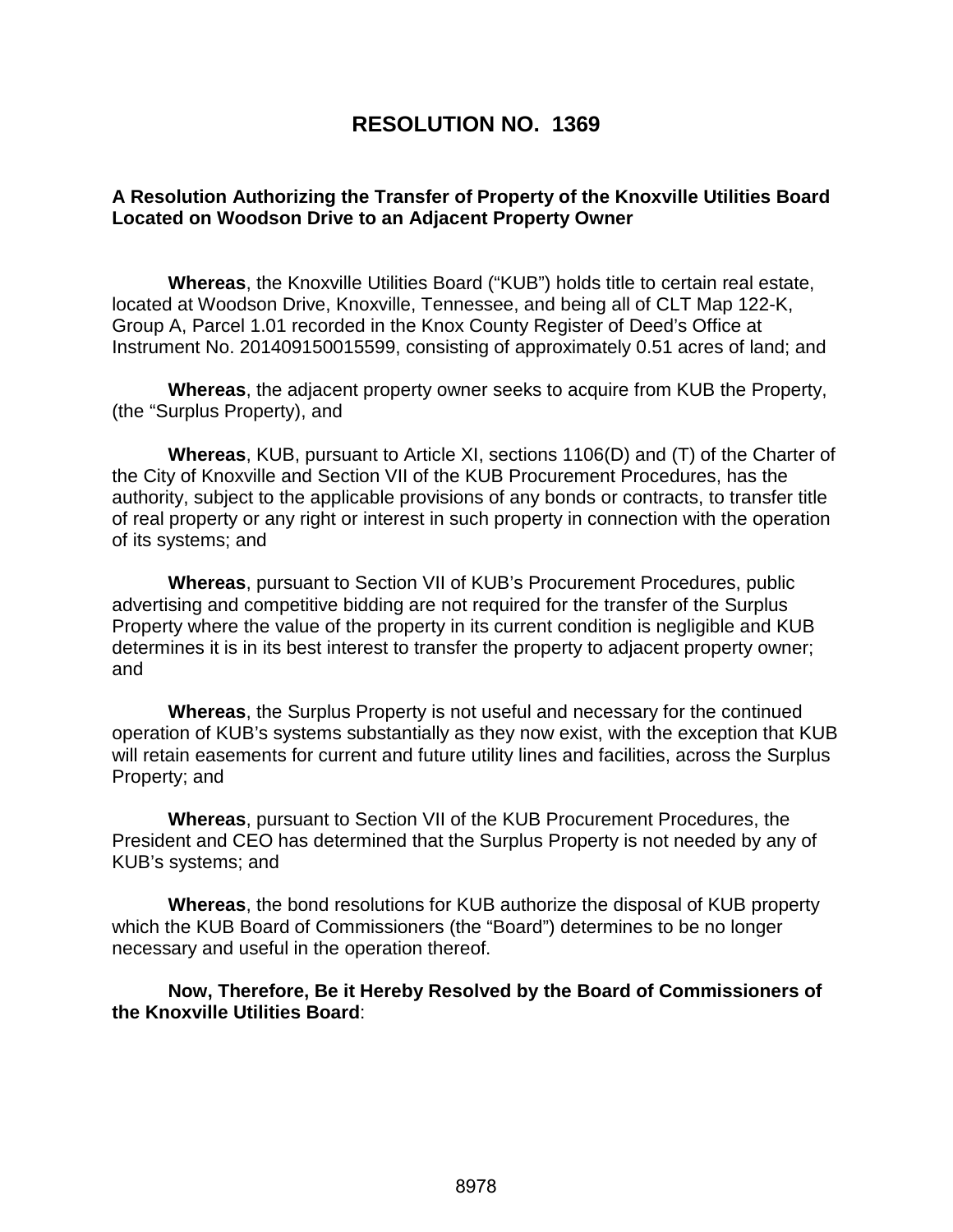**Section 1.** That the Surplus Property is not useful and necessary to the continued safe, efficient and economic operation of any of KUB's systems.

**Section 2.** That it is in the best interest of KUB to transfer the Surplus Property to the adjacent property owner.

**Section 3.** That the President and Chief Executive Officer or her authorized designee be, and hereby is, authorized and directed to transfer the Surplus Property in a manner consistent with KUB's Procurement Procedures and state law, to execute a deed of the transfer of the Surplus Property and to do all things that the President and CEO or her designee deems reasonable and necessary to effectuate such transfer.

**Section 4.** That this Resolution shall take effect upon its passage.

Celeste Herbert, Chair

Mark Walker, Board Secretary

 $\overline{a}$ 

APPROVED ON 1st & FINAL READING: 8-17-17 EFFECTIVE DATE: 8-17-17 MINUTE BOOK 39 PAGE 8978-8979